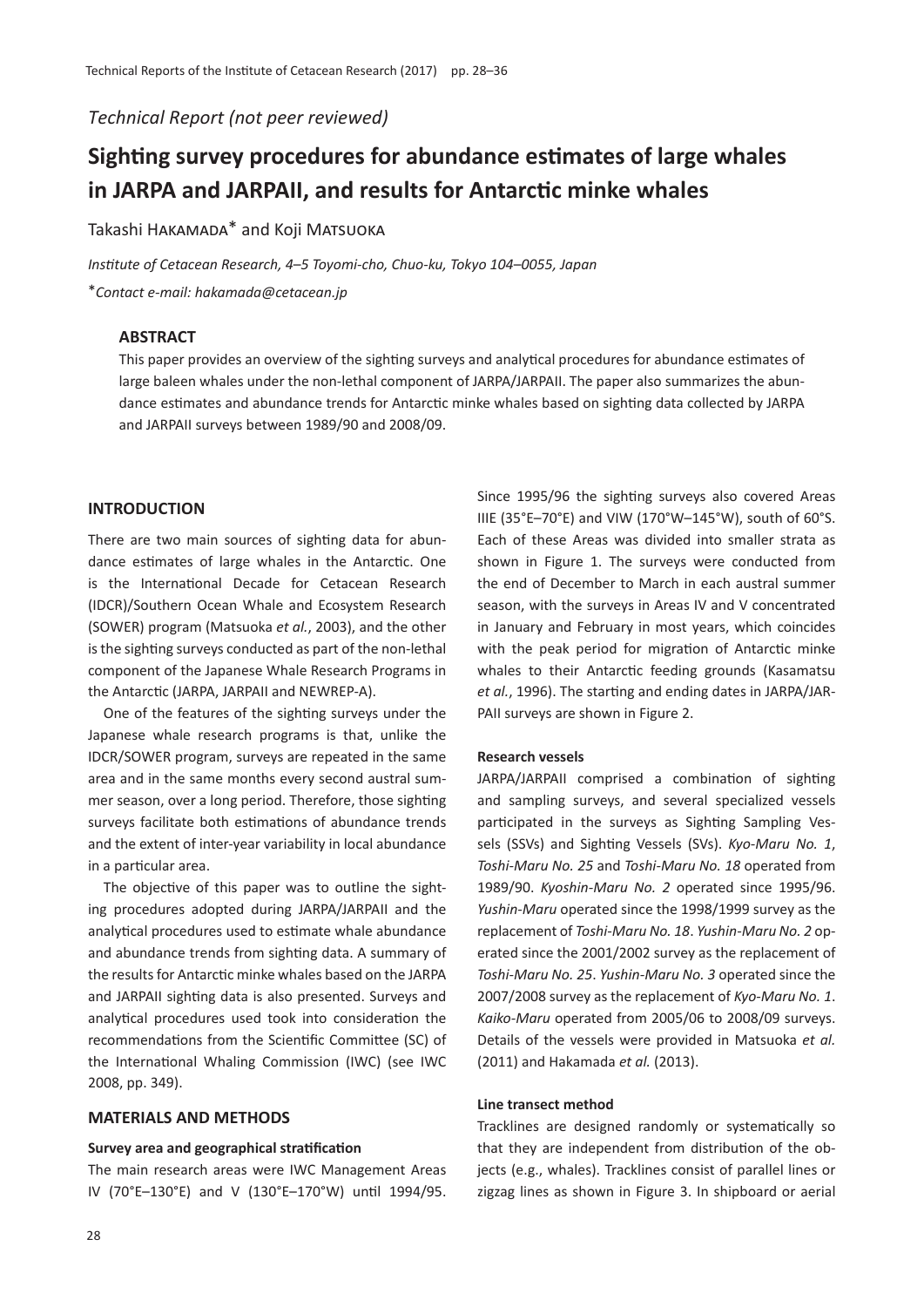

Figure 1. Research area for the sighting surveys under the JARPA/JARPAII. Dotted lines indicate 45n.mile lines from the ice edge lines.



Figure 2. Starting and ending dates of JARPA/JARPAII sighting surveys for abundance estimation of large whales in Areas IV and V.



Figure 3. Example of zigzag lines used during a line transect survey.

surveys, there is significant cost for travelling from one transect to another. In such circumstance, zigzag lines (or saw-tooth line) are used to save costs (Buckland *et al.*, 2015).

During the line transect survey, observers on the research vessels search for whale schools from the platforms on the research vessels (Figure 4). When a whale school is detected, the distance between the school and



Figure 4. Platforms of observation of whale schools in specialized vessels used during JARPA and JARPAII.

the observer (*r*), and the angle from the track line (*θ*) are recorded (Figure 5). Position of the research vessel and time of the detection are also recorded.

After the detection of a whale school, in principle, the vessels approach the school to confirm the species and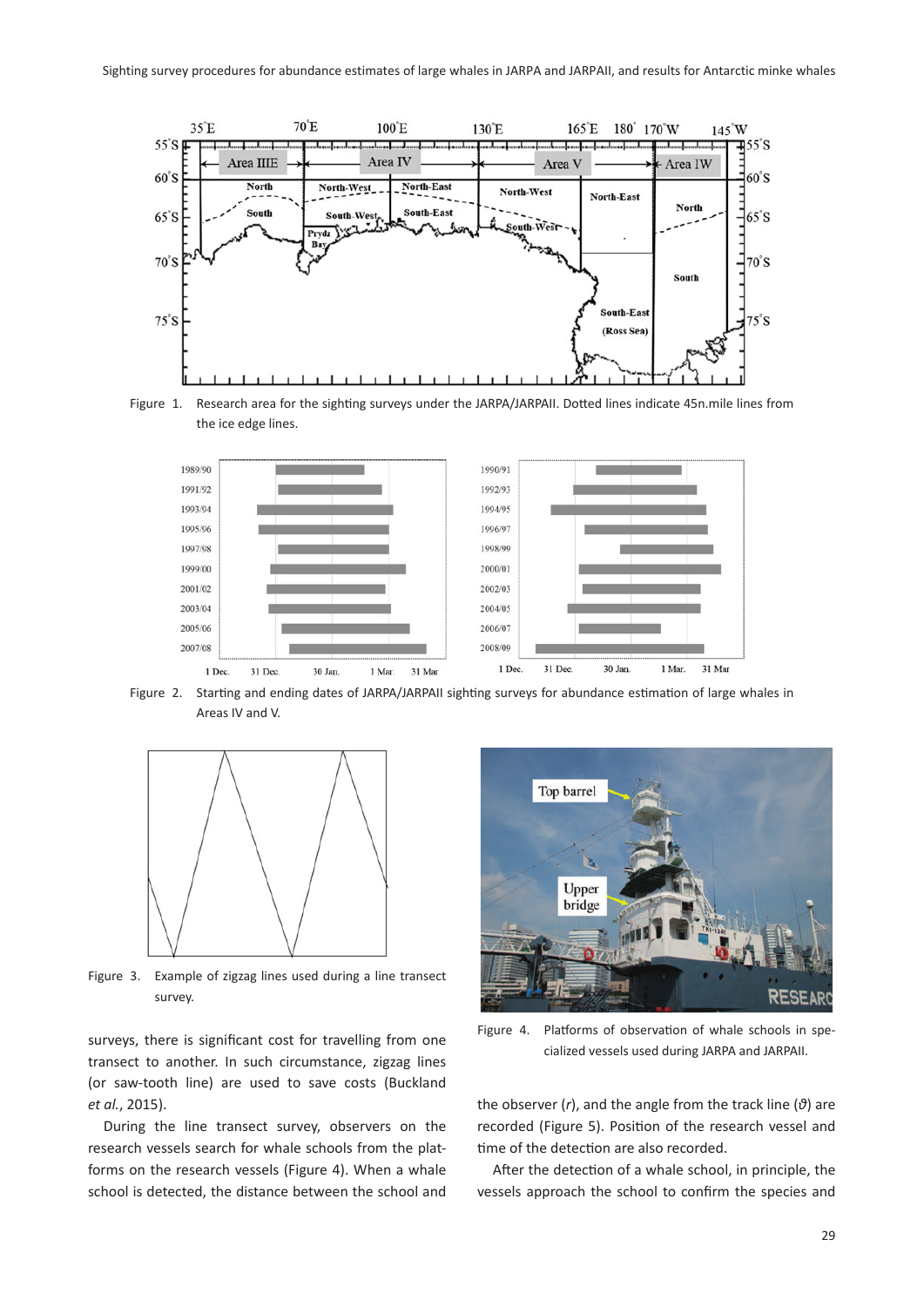school size. Activities of the research vessel are recorded to calculate distance and time on-effort. Weather (e.g., air temperature, sea surface temperature, Beaufort scale, visibility etc.) are recorded every hour during sighting surveys to record the weather condition that could potentially affect the detectability.

# **Trackline design and sighting procedures in JARPA/ JARPAII**

Survey design and procedures used under JARPA and JARPAII fundamentally followed the ʻRequirements and Guidelines for Conducting Surveys and Analyzing Data within the Revised Management Scheme (RMS)' (IWC, 2012). More details on trackline design and sighting procedures in JARPA and JARPAII are found in Hakamada *et al.* (2013) and Hakamada and Matsuoka (2014a). The Sighting Vessels (SVs) conducted the surveys in closing





mode (SVC) up to and including 1996/97. Surveys in passing mode (SVP) started in 1997/98 because previous studies (Butterworth and McQuaid, 1986; Haw, 1991) had shown potential effect on abundance estimate of the survey mode.

The trackline was designed to cover the whole research area and the design was consistent throughout the JARPA and JARPAII surveys. The starting points were selected at random from 1n.mile intervals on lines of longitude. Trackline way points (where the trackline changes direction) were systematically allocated on the ice edge and on the locus of points 45n.miles from that edge in southern strata, and on this locus and the 60°S latitude line in the northern strata.

There were two modifications in trackline design in JARPAII surveys in relation to the previous JARPA, which responded to recommendations from the IWC SC to improve abundance estimation. One is that a saw-tooth type trackline for the southern strata was not used. The other is that the northern and southern strata were surveyed in the same period (Nishiwaki *et al.*, 2014). As noted above, JARPA/JARPAII comprised a combination of sighting and sampling surveys using SSVs and SVs. SSVs and SVs surveyed the area independently. An example plot of sightings on tracklines actually surveyed is shown in Figure 6.

#### **Smearing parameters and truncation distance**

The data recorded for radial distance and angle are smeared using the Method II of Buckland and Anganuzzi (1988). The smearing parameter values were estimated for Antarctic minke (Hakamada *et al.*, 2013; Hakamada and Matsuoka, 2014a) whales. After the smearing, the perpendicular distances are truncated at 1.5n.miles for Antarctic minke whales. This treatment is the same as



Figure 6. Primary searching effort (thin lines) and associated primary sightings of Antarctic minke whales (pink circles) in Area IV together with the ice edge (dotted blue line) in the 2005/06 JARPAII survey.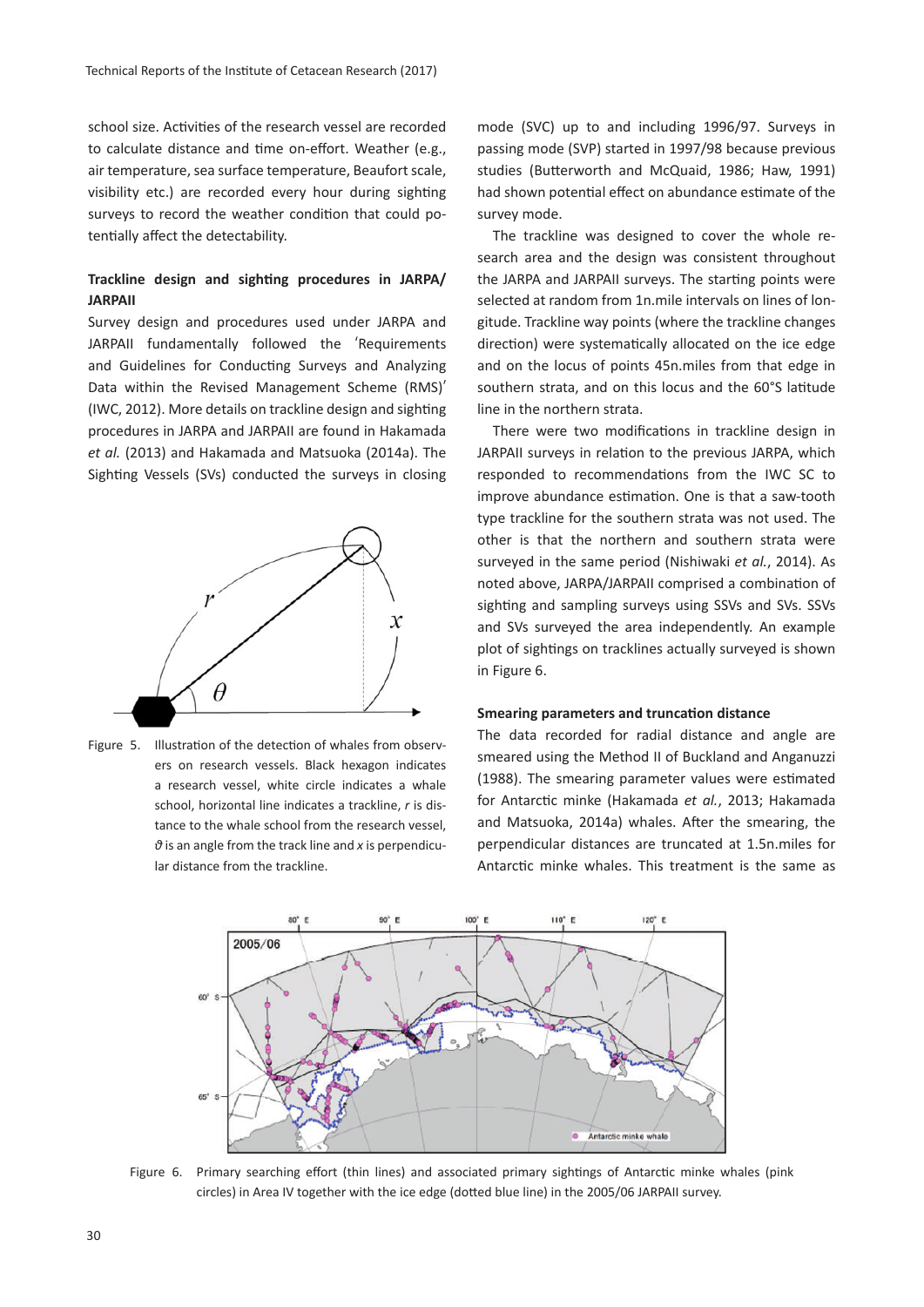# the one employed in abundance estimation from the IWC IDCR/SOWER surveys (Branch and Butterworth, 2001a; Branch, 2006). The number of sightings remaining after smearing and truncation includes sightings with both confirmed and unconfirmed school sizes.

#### **Correction of observed angle and distance**

To be able to correct for bias in distance and angle estimation, a distance and angle estimation experiment was conducted on each vessel each year (Nishiwaki *et al.*, 2014). The correction factors estimated in Matsuoka *et al.* (2011) and Hakamada and Matsuoka (2014b) were used for these analyses. More details of the methodology for the estimation of the correction factors are found in Burt and Stahl (2000).

#### **Abundance estimation**

The methodology for abundance estimation used in this study is described by Branch and Butterworth (2001a; 2001b) and Branch (2006), and has been termed the ʻstandard methodology' in the IWC SC terminology. The program DISTANCE ver. 6.0 (Thomas *et al.*, 2010) was used to provide abundance estimates corresponding to each trackline. The following equation was used for abundance estimation in each stratum:

$$
P_i = \frac{AE(s)n_i}{2wL_i} \tag{1}
$$

where  $P_i$  is the abundance in numbers as estimated from the *i* th trackline, *A* is the open ocean area of the stratum,  $E(s)$  is the estimated mean school size,  $n<sub>i</sub>$  is the numbers of primary sightings of schools on the *i* th trackline,*w* is the effective search half-width for schools and  $L_i$  is the primary search effort on the *i* th trackline.

For SSVs, the total abundance in each stratum is calculated as:

$$
P = \frac{\sum_{i} L_i P_i}{L} \tag{2}
$$

where *L* is sum of the *Li* for each of the SSVs in the stratum.

The CV of the total abundance estimate *P*, is then calculated for each stratum using the equation:

$$
CV(P) = \sqrt{\left\{CV\left(\frac{n}{L}\right)\right\}^{2} + \left\{CV(E(s))\right\}^{2} + \left\{CV(w)\right\}^{2}}
$$
 (3)

where *n* is the sum of *ni* for all the SSVs. Estimation of the CV of *n*/*L* is as specified in equation (5) below.

## **Detection function**

A hazard rate model with no adjustment terms was used for the detection function:

$$
g(y) = 1 - \exp\left\{-\left(\frac{y}{a}\right)^{-b}\right\} \tag{4}
$$

where *y* is perpendicular distance, and *a*>0 and *b*≥1 are parameters of the model to be estimated. It is assumed here that  $q(0)=1$  (i.e. the detection probability of a school on the track line is 1). Detections with perpendicular distances of more than 1.5 n.miles were truncated when estimating effective search half-width (ESW) *w*. More details of this detection function are given in Buckland *et al.* (1993; 2001).

#### **Stratification of data to estimate ESW**

In line with an IWC (2008) recommendation, ESWs were estimated by stratum. In cases where the sample size was smaller than 15, the sighting data were pooled among strata to estimate the detection function in line with other IWC (2008) recommendations. In such cases, data were pooled across West-East strata because sighting conditions and school size distributions are expected to be more similar than for North-South strata. In instances where there were less than 15 detections in southern/ northern strata, data were aggregated over the whole of each Area.

#### **Estimated mean school size**

In line with an IWC (2008) recommendation, mean school sizes were estimated by stratum. Only the primary sightings for which the school size was confirmed were used for the estimation. The method for estimation of the mean school size described in Buckland *et al.* (1993; 2001) was used. More specifically, regressions of the log of observed school size against *f*(*y*) was conducted for this purpose. If the regression coefficient was not significant at the 15% level, the observed mean school size for sightings within the truncated distance was substituted instead in the equation (1). If the consequent mean school size estimated was less than 1, then the observed mean school size was substituted instead in the equation (1) even if the regression coefficient was statistically significant at this 15% level. Similarly to the analyses for the IDCR/SOWER data (Branch and Butterworth, 2001a; Branch 2006), for SVP the mean school size estimated from SVC data was used instead of estimating this from SVP data, for which school size estimates are known to be negatively biased as a result of not approaching all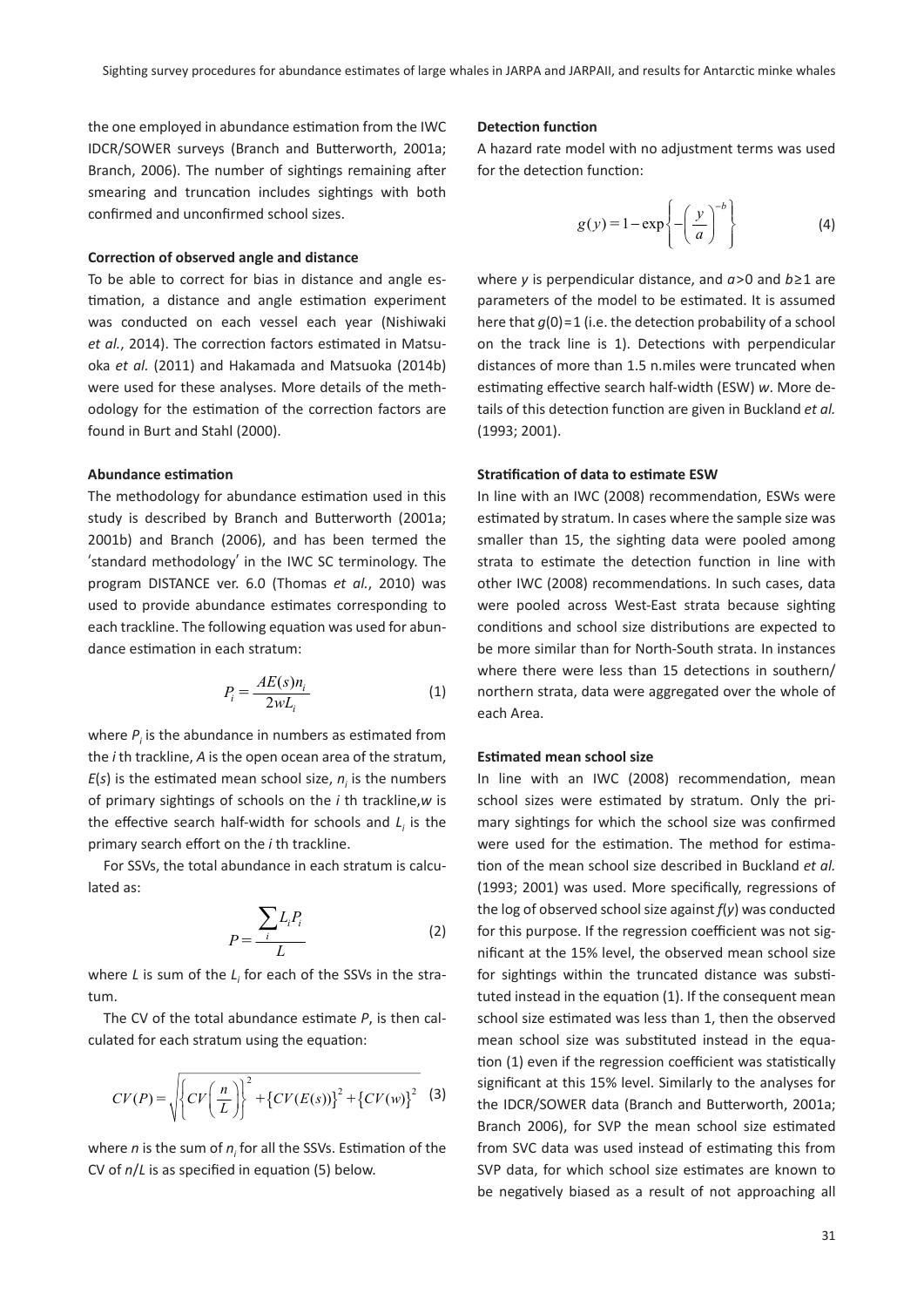schools closely (Butterworth and McQuaid, 1986).

# **Combined encounter rate taking account of correlation among two or three SSV track lines**

The survey by the SSVs comprised two or three parallel tracklines. There may be a positive correlation in the encounter rates along these lines, which would cause a negative bias in the estimate of the CV of the overall encounter rate if the results from each vessel were assumed to be independent. To take this possible covariance into account, the CV of the encounter rate when combined over the two or three SSVs with their parallel tracklines was estimated as:

$$
CV\left(\frac{n}{L}\right) = \frac{\sqrt{Var\left(\frac{n}{L}\right)}}{\frac{n}{L}}\tag{5}
$$

where

$$
n_i = \sum_j n_{i,j}, L_i = \sum_j L_{i,j}
$$

with  $n_{ij}$  and  $L_{ij}$  being the number of primary sightings of minke whale schools and the primary effort on the *i* th transect as surveyed on the *j* th tracklines. The variance of (*n*/*L*) is calculated as:

$$
Var\left(\frac{n}{L}\right) = \sum_{i=1}^{k} \frac{1}{(k-1)} \left(\frac{L_i}{L}\right)^2 \left(\frac{n_i}{L_i} - \frac{n}{L}\right)^2 \tag{6}
$$

where *k* is the number of transects on each trackline.

#### **Estimating abundance trend**

In order to examine the potential effect of survey timing and that of survey mode, the four models shown below were considered.

Model i) 
$$
\log\{P_{obs}(y,a)\} = \log\{p_{true}(0,a)\} + \alpha y + \varepsilon_{y,a} + \eta_{y,a}
$$
 (7)

Model ii) 
$$
\log\{P_{obs}(y,a)\}=
$$
  
\n $\log\{p_{true}(0,a)\} + \alpha y + M + \varepsilon_{y,a} + \eta_{y,a}$  (8)

Model iii) 
$$
\log\{P_{obs}(y,a)\} =
$$

$$
\log\{p_{true}(0,a)\} + \alpha y + M + T + \varepsilon_{y,a} + \eta_{y,a}
$$
(9)

Model iv) 
$$
\log\{P_{obs}(y,a)\}
$$
 =  
\n $\log\{p_{true}(0,a)\} + \alpha y + M + T + a * T + \varepsilon_{y,a} + \eta_{y,a}$  (10)

where *y* is the year, *a* is the stratum,  $P_{abc}(y,a)$  is the observed abundance estimate in stratum a and in year *y* as obtained from the line transect analyses, *Ptrue*(*y*,*a*) is the underlying abundance (i.e. free from the effect of survey mode) which is to be estimated in year *y* and in stratum *a*, *M* is the survey mode factor, *T* is the categorical variable related to survey time as defined below,  $a^*T$  is an interaction between strata and survey timing,  $\varepsilon_{va}$  is an error reflecting the sampling error of the survey abundance estimate in year *y* and stratum *a* and  $\eta_{va}$  is a normally distributed error with mean of 0 and variance of  $\sigma^2$  associated with "model error."

The middle day of the survey period in each stratum was calculated and categorized into groups as a basis to specify T. Because the estimate of trend *α* might be sensitive to the definition of T, four grouping were considered:

- 1) T=1: Dec 1–Jan 15, **T=2: Jan 16–31**, T=3: Feb 1–15, T=4 Feb 16–Mar15 (Grouping T1)
- 2) T=1: Dec 1–Jan 15, **T=2: Jan 16–Feb 15** and T=3: Feb 16–Mar 15 (Grouping T2)
- 3) T=1: Dec, **T=2: Jan**, T=3: Feb and T=4: Mar (Grouping T3)
- 4) **T=1: Dec and Jan** and T=2: Feb and Mar (Grouping T4)

The groups in bold letters were included in the intercept of the alternative models considered (i.e. the effect of those groups is set to zero in the calculations). T1–T4 were used as categorical covariates in Models iii) and iv) (equations (9) and (10)) above. The best grouping was selected by comparing the corrected AIC (AIC.) (Sugiura, 1978; Hurvich and Tsai, 1989; 1991), which can be applied to linear models with normal errors, and is used instead of Akaike Information Criterion (AIC) (Akaike, 1973) for each model.

# **Correction of nominal abundance estimates and their variance-covariance matrices**

Using the estimated coefficients of models i)–iv), nominal abundance estimates for each survey mode can be corrected, and the weighted average of the corrected abundance estimates for each mode were calculated. Among the weighted average of the abundance estimates, that using correction factors based on the best model is treated as ʻBase case.' Further details are provided in Hakamada *et al.* (2013).

## **Sensitivity analyses**

There are various possible sources of bias in abundance estimates and their trends, the more important of which were discussed at the IWC SC meeting in 2007 (IWC, 2008; Table 1). In order to examine their possible magnitudes, sensitivity analyses to examine robustness of abundance estimates and trend were conducted.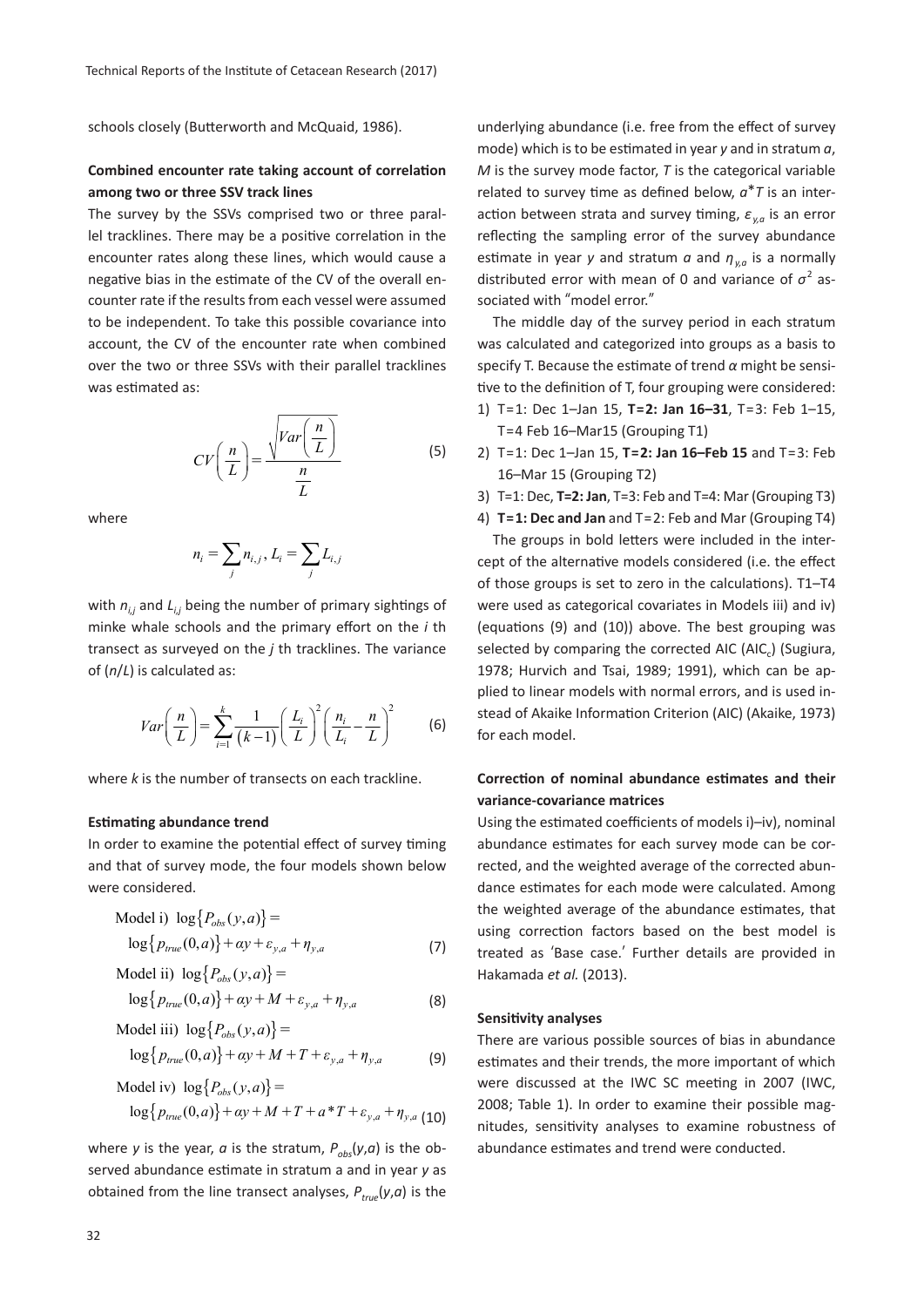Sighting survey procedures for abundance estimates of large whales in JARPA and JARPAII, and results for Antarctic minke whales

| Sensitivity factors | Specification for the hase case                                                                                                 | Snecification for sensitivities                                                                                                       |
|---------------------|---------------------------------------------------------------------------------------------------------------------------------|---------------------------------------------------------------------------------------------------------------------------------------|
|                     | base case and the sensitivities, with more details provided in Hakamada <i>et al.</i> (2013) and Hakamada and Matsuoka (2014a). |                                                                                                                                       |
|                     |                                                                                                                                 | List of the factors for which the sensitivity of abundance estimates and/or trends is examined. Specifications are given for both the |

Table 1

| Sensitivity factors                                                    | Specification for the base case                                                                                          | Specification for sensitivities                                                                                                                                   |  |  |
|------------------------------------------------------------------------|--------------------------------------------------------------------------------------------------------------------------|-------------------------------------------------------------------------------------------------------------------------------------------------------------------|--|--|
| Shoulder of detection function                                         | Estimation by stratum, except that<br>when sample size is less than 15,<br>strata are pooled.                            | For SSVs, ESW averaged over vessels concerned was<br>used. For SVs the detection function estimation<br>takes account covariates.                                 |  |  |
| Trackline following ice edge<br>contours                               | Complete tracklines used.                                                                                                | (1) Exclude trackline segments along the ice edge<br>(Option B). (2) Use only transects parallel to lines of<br>longitude (Option C).                             |  |  |
| Abundance in gaps between<br>northern and southern strata              | Assume same density as in stratum to<br>the north.                                                                       | (1) Assume the density is 0. (2) Assume the same den-<br>sity as in the stratum south.                                                                            |  |  |
| Interpolation of density in the<br>unsurveyed area within a<br>stratum | Estimated density assumed to apply<br>to complete stratum for JARPA.<br>Interpolation using GLM was used<br>for JARPAII. | Extrapolate based on average ratio of density in the<br>unsurveyed to surveyed area as estimated in other<br>years with complete coverage for JARPA and JARPA II. |  |  |
| 'Skipping'                                                             | Assumed not to introduce bias.                                                                                           | Exclude the abundance estimates for years when<br>'Skipping' occurred when estimating trends.                                                                     |  |  |
| g(0)                                                                   | Assumed to equal 1.                                                                                                      | Adjust for $g(0)$ estimates provided by the regression<br>model.                                                                                                  |  |  |

#### **RESULTS**

This section presents the results of abundance estimate for Antarctic minke whale.

#### **Abundance estimate**

Nominal abundance estimates by strata in Areas IIIE, IV, V and VIW in each survey mode (SSV, SVC and SVP) during JARPA/JARPAII were provided in Hakamada *et al.* (2013) and Hakamada and Matsuoka (2014a). Detection functions to estimate ESW for abundance estimation were also provided by these authors. Hakamada and Matsuoka (2014a) shows interpolated abundance estimate for strata where survey coverage was incomplete. Abundance estimates for Areas IV and V for SSV, SVC and SVP survey modes during the JARPA period to apply log-linear models (7)–(10) were referred from Hakamada *et al.* (2013).

#### **Log-linear models to estimate abundance trend**

Model i) was selected for both Areas IIIE+IV and V+VIW. These rates of increase (ROI) are 1.1% with a 95% CI of [−2.3%, 4.5%] for Area IIIE+IV and 0.6% with a 95% CI of [−2.2%, 3.3%] for Area V+VIW (Hakamada and Matsuoka, 2014a). The point estimates from the other models range from 1.1% to 4.4% for Area IIIE+IV and from −2.1% to 0.6% for Area V+VIW, so that all lie within the 95% CI for the abundance trend estimate for the model selected (Hakamada and Matsuoka, 2014a).





#### **Abundance estimates averaged over survey modes**

The inverse variance weighted averages of abundance estimates over survey modes for Areas IV and V are shown in Figure 7 with their 95% CIs. The point estimates of the weighted average abundance and their CVs (taking into account model error) are shown in Table 2 for Areas IV and V. The CVs for these abundance estimates are all higher than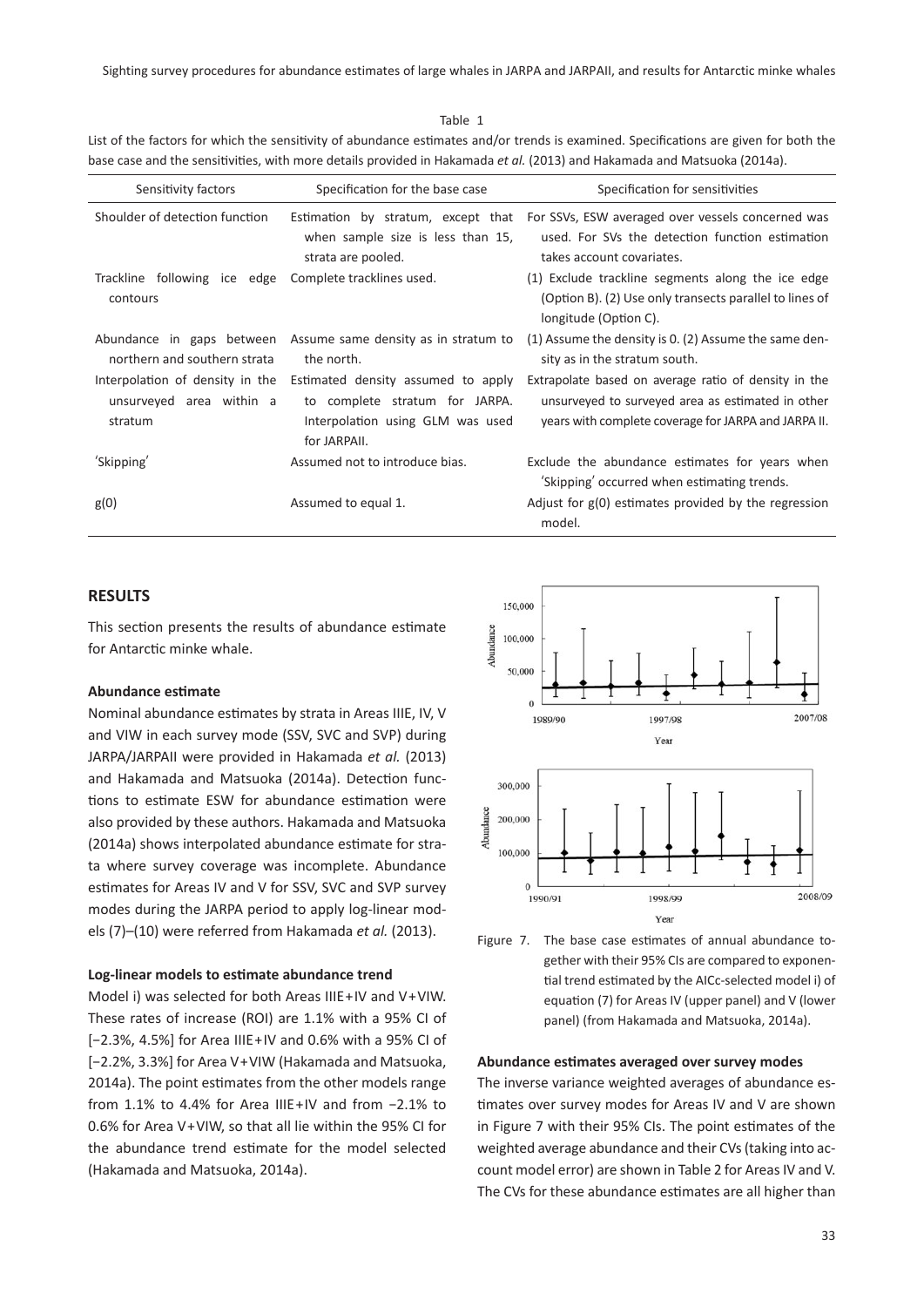| The abundance estimates for the base case scenario for Area IV (left) and Area V (right) (from Hakamada and Matsuoka, 2014a). |          |                      |         |          |                      |  |  |
|-------------------------------------------------------------------------------------------------------------------------------|----------|----------------------|---------|----------|----------------------|--|--|
| Year                                                                                                                          | $P_{WA}$ | CV(P <sub>WA</sub> ) | Year    | $P_{WA}$ | CV(P <sub>WA</sub> ) |  |  |
| 1989/90                                                                                                                       | 29,993   | 0.527                | 1990/91 | 100,745  | 0.445                |  |  |
| 1991/92                                                                                                                       | 32,418   | 0.720                | 1992/93 | 78,919   | 0.371                |  |  |
| 1993/94                                                                                                                       | 27,598   | 0.473                | 1994/95 | 104,013  | 0.458                |  |  |
| 1995/96                                                                                                                       | 32,970   | 0.458                | 1996/97 | 99,680   | 0.461                |  |  |
| 1997/98                                                                                                                       | 16,562   | 0.542                | 1998/99 | 118,779  | 0.515                |  |  |
| 1999/00                                                                                                                       | 44,945   | 0.338                | 2000/01 | 106,769  | 0.524                |  |  |
| 2001/02                                                                                                                       | 30,807   | 0.402                | 2002/03 | 151,072  | 0.326                |  |  |
| 2003/04                                                                                                                       | 32,970   | 0.682                | 2004/05 | 74,030   | 0.336                |  |  |
| 2005/06                                                                                                                       | 63,794   | 0.509                | 2006/07 | 67,661   | 0.308                |  |  |
| 2007/08                                                                                                                       | 15,088   | 0.645                | 2008/09 | 109,173  | 0.523                |  |  |

Table 2



Figure 8. Same plots as for Figure 7, but with the abundance estimates and associated exponential model for the base case replaced by the corresponding g(0) adjusted results. The IDCR/SOWER estimates for a common northern boundary for CPII and CPIII as agreed by the 2012 IWC SC meeting are shown by the yellow triangles (IWC, 2013); their confidence intervals include allowance for additional variance, as do those for the JARPA and JARPAII surveys. The dashed curves indicate the 95% CIs for the exponential model (from Hakamada and Matsuoka, 2014a).

those from a previous analysis (Hakamada *et al.*, 2006) because model error is now taken into account.

# **Abundance estimates and trends for the sensitivity tests** Besides the g(0) adjusted scenario, abundance estimates

for Areas IV and V do not change substantially for the sensitivities excluding scenarios models other than the model i) (i.e. the best model in the base case) was selected as the best model (Hakamada *et al.*, 2013; Hakamada and Matsuoka, 2014a). These annual abundance rate

of increase estimates range over [0.1%, 3.7%] for Area IIIE+IV and [−1.7%, 0.6%] for Area V+VIW for the various sensitivity tests.

When the abundance estimates are  $g(0)$ -adjusted, as would be expected the estimates increase by an average of 23,984 (88%) for Area IV and 105,906 (109%) for Area V (Figure 8). The estimates of annual rates of increase and their 95% CIs change to 2.5% [−1.3%,6.3%] for Area IV and −0.6% [−3.9%,2.6%] for Areas V, reflecting 1.5% increase for the former and 1% decrease for the latter, and slightly less precision (an increase in standard error of about 0.02) than when g(0) is assumed to be 1 because of the further variance introduced in estimating the g(0) values (Hakamada and Matsuoka, 2014a).

#### **DISCUSSION**

# **Comparison of the abundance estimates from JARPA and JARPAII with those based on IDCR/SOWER**

As shown in Figure 8, abundance estimates for Antarctic minke whales for Areas IV and V based on JARPA and JARPAII agree with the estimates of Okamura and Kitakado (2012) based on IDCR/SOWER (Hakamada *et al.*, 2013; Hakamada and Matsuoka, 2014a).

#### **Application of JARPA and JARPAII abundance trends**

As noted earlier, one of the features of JARPA and JARPA II is that, unlike for the IDCR/SOWER program, surveys have been repeated in the same area and in the same months every second year over a long period. Therefore, the JARPA and JARPAII surveys facilitate both estimation of trends and the extent of inter-year variability in local abundance. These abundance series as well as those from IDCR/SOWER can be used to estimate abundance trends using population dynamics models which incorporate catch-at-age data and so integrate information from a number of different sources (Punt *et al.*, 2014; Mori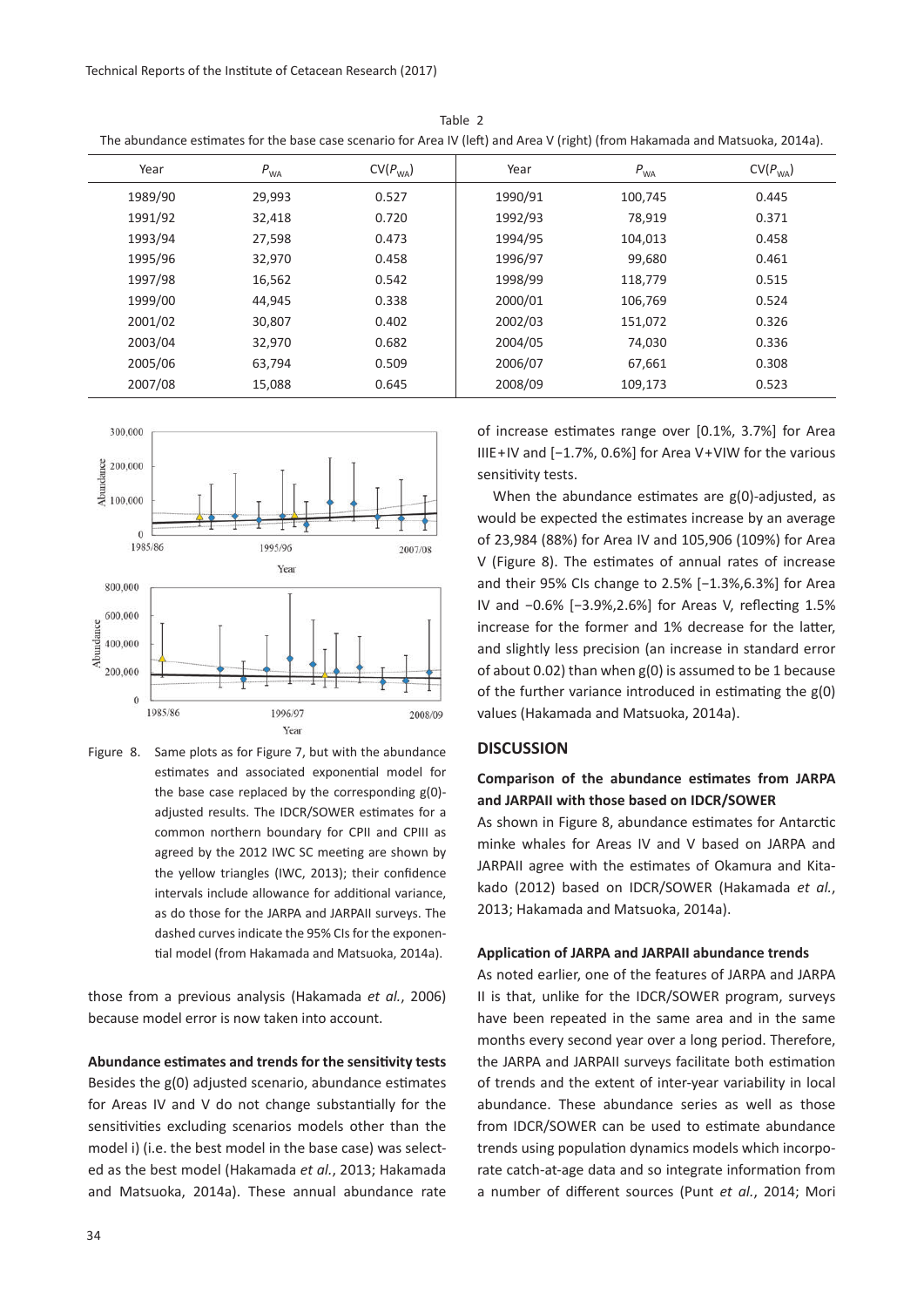#### *et al.*, 2006).

Through their use in such population models, the abundance estimates and trends derived from JARPA and JARPAII which are reported in this paper provide information to complement that available to estimate sustainable catch levels for minke whales in Areas IIIE, IV, V and VIW.

It should be noted that the abundance estimates in this study were made on the basis of geographical Areas. These estimates should be made on the basis of biological stocks definition in the future, as such information is already available (Pastene and Goto, 2016).

#### **ACKNOWLEDGEMENTS**

This work would not have been possible without the considerable and appreciable efforts of all the researchers, captains, officers and crew members who have participated in the JARPA and JARPAII surveys.

#### **REFERENCES**

- Akaike, H. 1973. Information theory as an extension of the maximum likelihood principle. pp. 267–281. In: B.N. Petrov and F. Csaki (eds.) *Second International Symposium on Information Theory*. Akademiai Kiado, Budapest.
- Branch, T.A. and Butterworth, D.S. 2001a. Southern Hemisphere minke whales: standardised abundance estimates from the 1978/79 to 1997/98 IDCR-SOWER surveys. *J. Cetacean Res. Manage.* 3: 143–174.
- Branch, T.A., and Butterworth, D.S. 2001b. Estimates of abundance south of 60°S for cetacean species sighted frequently on the 1978/79 to 1997/98 IWC/IDCR-SOWER sighting surveys. *J. Cetacean Res. Manage.* 3 (3): 251–270.
- Branch, T.A. 2006. Abundance estimates for Antarctic minke whales from three completed circumpolar sets of surveys, 1978/79 to 2003/04. Paper SC/58/IA18 presented to the IWC Scientific Committee, May 2006 (unpublished). 28 pp.
- Buckland S.T. and Anganuzzi A.A. 1988. Comparison of smearing methods in the analysis of minke sightings data from IWC/ IDCR Antarctic cruises. *Rep. int. Whal. Commn* 38: 257–263.
- Buckland, S.T., Anderson, D.R., Burnham, K.P. and Laake, J.L. 1993. Distance Sampling: Estimating Abundance of Biological Populations. Chapman and Hall, reprinted 1999 by RUWPA, University of St Andrews. 446 pp.
- Buckland, S.T., Anderson, D.R., Burnham, K.P., Laake, J.L., Borchers, D.L. and Thomas, L. 2001. *Introduction to Distance Sampling: Estimating Abundance of Biological Populations.* Oxford University Press, July 2001. 432 p.
- Buckland, S.T., Rexstad, E.A., Marques, T.A., Oedekoven, C.S. 2015. *Distance Sampling: Methods and Applications*. Springer International, Switzerland. 277 pp.
- Burt, M.L. and Stahl, D. 2000. Minke whale abundance estimation from the 1997–98 IWC-SOWER Antarctic cruise in Area II. Paper SC/52/IA13 presented to the IWC Scientific Committee,

June 2000 (unpublished). 17 pp.

- Butterworth, D.S. and McQuaid, L.H. 1986. An initial analysis of experiments carried out on the 1984/85 IWC/IDCR Antarctic minke whale assessment cruise. Paper SC/38/Mi13 presented to the IWC Scientific Committee, May 1986 (unpublished). 24 pp.
- Hakamada, T., Matsuoka, K. and Nishiwaki, S. 2006 Abundance trend of Antarctic minke whales in Areas IV and V based on JARPA data. Paper SC/58/IA7 presented to the IWC Scientific Committee, May 2006 (unpublished). 4 pp.
- Hakamada, T., Matsuoka, K., Nishiwaki, S. and Kitakado, T. 2013. Abundance estimates and trends for Antarctic minke whales (*Balaenoptera bonaerensis*) in Antarctic Areas IV and V based on JARPA sighting data. *J. Cetacean Res. Manage.* 13 (2): 123–151.
- Hakamada, T. and Matsuoka, K. 2014a. Estimates of abundance and abundance trend of the Antarctic minke whale in Areas IIIE–VIW, south of 60°S, based on JARPA and JARPAII sighting data (1989/90–2008/09). Paper SC/F14/J3 presented to the JARPA II review meeting, February 2014 (unpublished). 41 pp.
- Hakamada, T. and Matsuoka, K. 2014b. Estimates of abundance and abundance trend of the humpback whale in Areas IIIE– VIW, south of 60°S, based on JARPA and JARPAII sighting data (1989/90–2008/09). Paper SC/F14/J4 presented to the JARPA II review meeting, February 2014 (unpublished). 36 pp.
- Haw, M.D. 1991. An investigation into the differences in minke whale school density estimates from passing mode and closing mode survey in IDCR Antarctic assessment cruises. *Rep. int. Whal. Commn* 41: 313–330.
- Hurvich, C.M. and Tsai, C.-L. 1989. Regression and time series model selection in small samples. *Biometrika* 76: 297–307.
- Hurvich, C.M. and Tsai, C.-L. 1991. Bias of the corrected AIC criterion for underfitted regression and time series models. *Biometrika* 78: 499–509.
- International Whaling Commission. 2008. Annex O Report of the standing working group on special permits. *J. Cetacean Res. Manage.* (Suppl.) 10: 341–350.
- International Whaling Commission. 2012. Requirements and guidelines for conducting surveys and analyzing data within the Revised Management Scheme. *J. Cetacean Res. Manage.* (Suppl.) 13 : 507–517.
- Kasamatsu, F., Joyce, G.G., Ensor, P. and Mermoz, J. 1996. Current occurrence of baleen whales in the Antarctic waters. *Rep. int. Whal. Commn* 46: 293–304.
- Matsuoka, K., Ensor, P., Hakamada, T., Shimada, H., Nishiwaki., Kasamatsu, F. and Kato, H. 2003. Overview of minke whale sightings surveys conducted on IWC/IDCR and SOWER Antarctic cruise from 1978/79 to 2000/01. *J. Cetacean Res. Manage.* 5 (2): 173–201.
- Matsuoka, K., Hakamada, T., Kiwada, H., Murase, H. and Nishiwaki, S. 2011. Abundance estimates and trends for humpback whales (*Megaptera novaeangliae*) in Antarctic Areas IV and V based on JARPA sighting data. *J. Cetacean Res.*